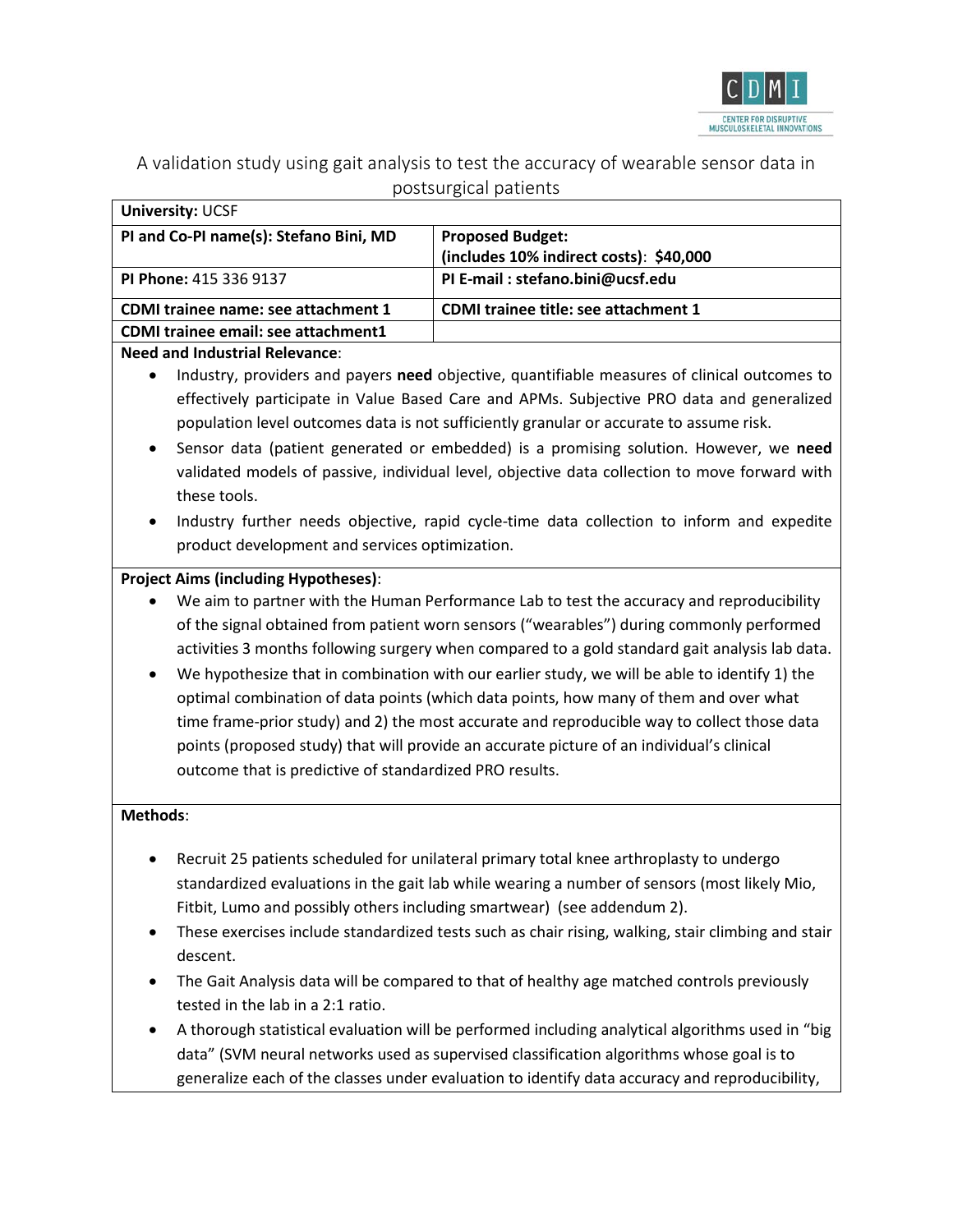trends and associations -Cloudmedx) to identify patterns and associations amongst this very large set of variables.

## **Milestones**:

- Obtain IRB Approval, sensor selection and acquisition Dec 30, 2017 (reality)
- Finish Pilot Experiments Jan 30, 2017
- Patient Recruitment April 30th
- Finish Collecting all data July 31, 2018
- Finish Data analysis August 31, 2018

### **Deliverables (must include)**:

*Quarterly presentation updates:*

- *December 2017 – conference call*
- *Spring 2018 – Spring Symposium @ UT (conference call option for non-UT teams)*
- *June 2018 – conference call*
- *September 2018 – Fall Symposium @ UCSF (conference call option for non-UCSF teams) Final written report including results* – November 2, 2018

*Specific work product:* 

- Data analysis and research abstracts delineating results of the two pilot experiments
- Identification of a theoretical protocol for passive data acquisition through wearable sensor technology for the measurement and quantification of patient outcomes following surgery.
- Such data could result in the development of a new, purpose specific sensor designed to track and monitor clinical outcomes following total joint arthroplasty and subsequent longitudinal research designed to test the hypothesis.

### **General Budget Outline**:

• The budget for this project will be broken down mostly in terms of per patient cost for data acquisition in the Gait Lab.

| Item                            | cost  | Total<br>$(N=25)$ |
|---------------------------------|-------|-------------------|
| Data<br>Collection              | 450   | 11,250            |
| Post<br>Processing              | 450   | 11,250            |
| Sensors<br>$(N=6)$              | 250   | 1,500             |
| Data<br>Analysis                | 8,000 | 8,000             |
| Research<br>Personnel           | 4,000 | 4,000             |
| <b>Total Direct</b>             |       | 36,000            |
| <b>Start Date:</b>              |       |                   |
| October 15 <sup>th</sup> , 2017 |       |                   |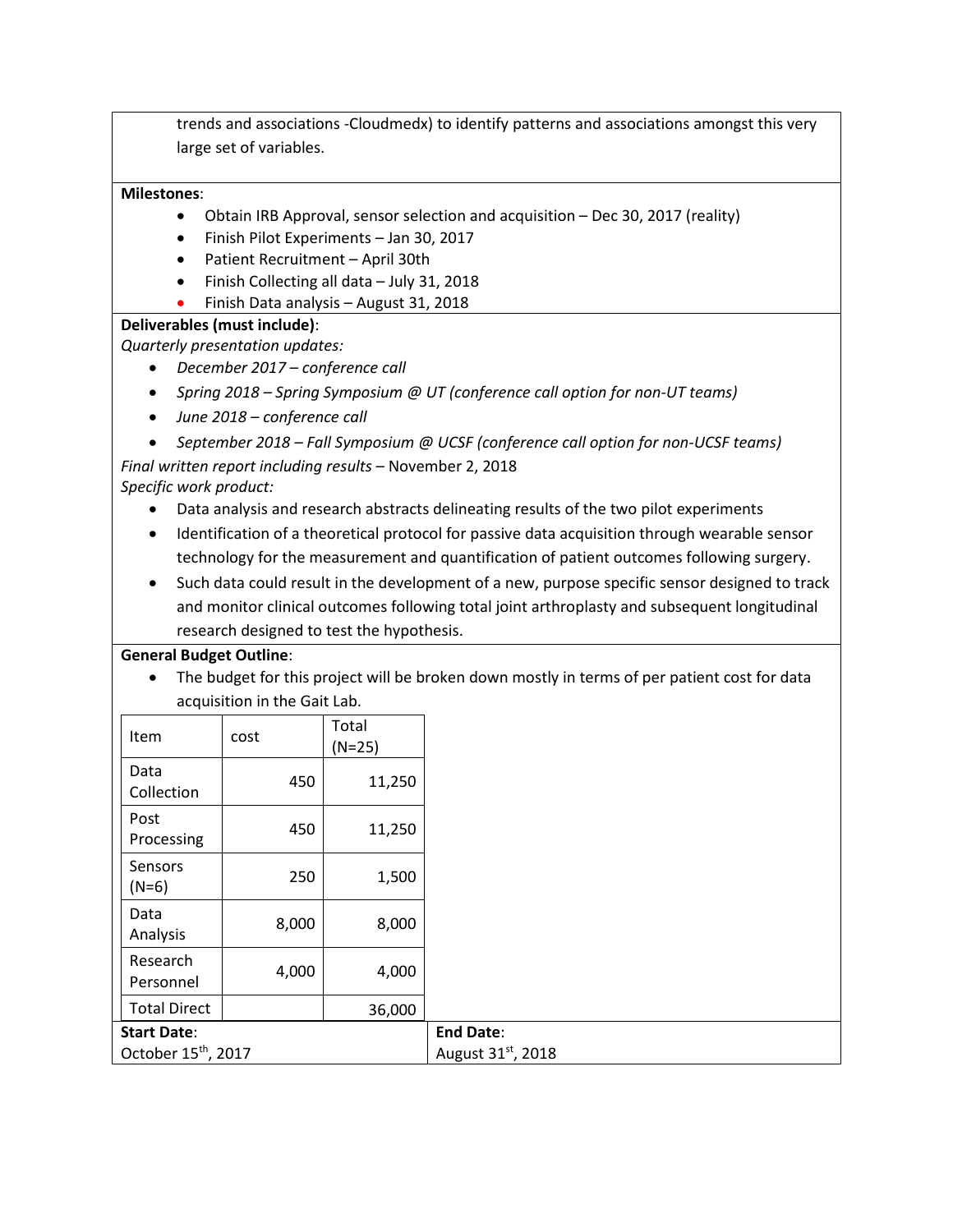#### **Addendum 1.**

Stefano A Bini, MD (PI), Professor Department of Orthopaedic Surgery Anthony Luke MD, Director UCSF Primary Care Sports Medicine and Benioff Distinguished Professor in Sports Medicine, Director, Human Performance Lab Richard Souza PT, PhD; Vice Chair for Research and Program Director Rehabilitation Science UCSF Brooke Schultz, MS; Lab Manager UCSF Human Performance Center Kaitlin Vitek Formaker, Research Coordinator Arthroplasty Division UCSF A Pitcher MD, UCSF Orthopaedic Resident I Bendich MD, UCSF Orthopaedic Resident K Hwang MD, UCSF Orthopaedic Resident E Kamara MD, UCSF Orthopaedic Fellow J Patterson MD UCSF Orthopaedic Resident

### **Addendum 2. Gait analysis protocol.**

See below for the gait analysis protocol. Each patient will simultaneously wear a set of 6 sensors that will collect individual data sets for each patient which will be compared to their PRO data at that point in their recovery and the gait lab data, thus creating a total of 3 data sets for later analysis for each of the 25 patients. We will know which exact sensors to work with once we analyze fully the data acquired in 2016 project.

**Motion Analysis – Acquisition**: All testing will be performed in the Human Performance Center at UCSF. Kinematic data will be collected at 250Hz using a passive 10-camera system (VICON MX, Oxford Metrics, UK) and ground reaction force data recorded at 1000 Hz from three AMTI force platforms (AMTI, Watertown, MA). Anatomical landmarks (AL) used to create segment ends of the trunk, pelvis and lower extremities will be defined using 14 mm retro-reflective markers placed on the suprasternal notch,  $C_7$  and L<sub>5</sub>S<sub>1</sub> joints as well as bilateral on the acromion processes, iliac crests, ASIS, greater trochanters, lateral and medial femoral condyles, lateral and medial malleoli,  $5<sup>th</sup>$  and  $1<sup>st</sup>$  metatarsal heads. Rigid thermoplastic shells affixed with four markers will be attached to an elastic underwrap surrounding the thigh and shank. Both shank and thigh shells will be placed posterolaterally and overwrapped to minimize movement. Subjects will wear appropriately sized athletic shoes and non-restrictive clothing. Rigid triads of markers will be securely attached to the heel counter of the subject's shoes. The hip joint centers will be determined using a functional method previously described in the literature. Data will be recorded during dynamic motion as the subject balances on one leg while moving the contralateral leg through hip flexionextension, hip abduction-adduction, followed by full leg circumduction [a][k]. Visual 3D software (C-Motion, Germantown, MD) will be used to calculate the pivot point of the leg indicating the estimated hip joint center. Each subject will perform several practice trials to become comfortable with the procedures. A total of 10 usable trials will be collected for each activity: (1) regular walk at self-selected speed (SSW). For SSW trials, speed will be measured by 2 photoelectric beams placed 3.9 m apart. Subjects will practice until a constant velocity is achieved and the subject is positioned appropriately to hit the center of appropriate force plate by the test limb without targeting. Trials in which the walking speed varied no more than 5% of the self-selected speed will be used. (2) Sit-to-stand task (STS). For STS trials, subjects will be seated on an armless, backless chair with one foot on each force platform. Chair height will be standardized amongst all participants. Subjects will be asked to hold their arms across their chest to standardize arm position, and prevent the upper extremities from blocking markers during the collection. Subjects will be asked to rise from the chair at a self-selected pace. (3) Stair ascent (StA) and descent (StD). A staircase with four steps will be placed longitudinally along the walkway with two force platforms embedded in the floor and first step. Subjects will be required to be able to ascend and descend the stairs with reciprocal foot placement and without the use of handrails to complete this task [84]. Trials will be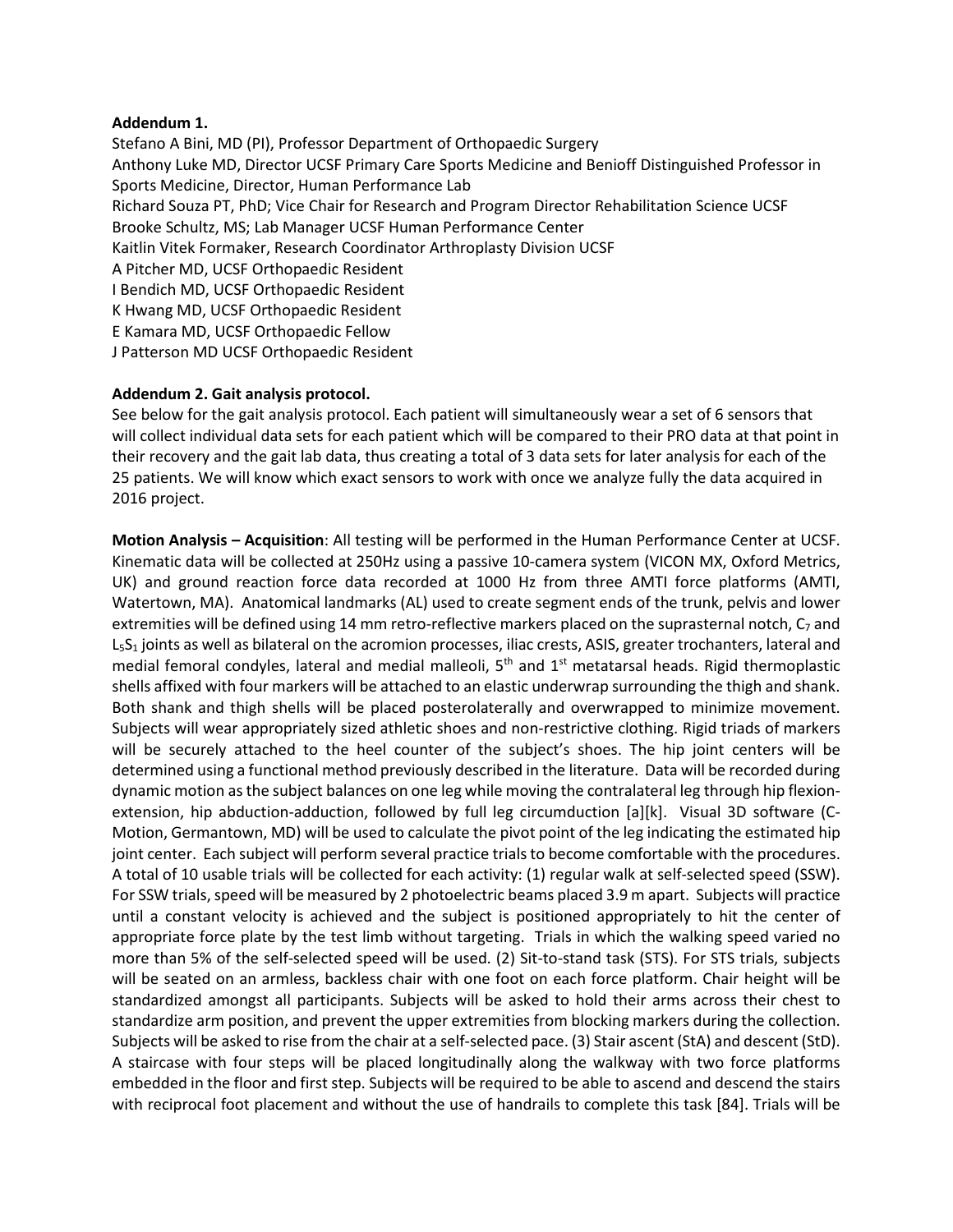collected with each foot leading in both directions making a total of four different test conditions. (4) Treadmill incline (TI) and decline (TD) walking at a speed of 1.3 m/s; the average adult walking speed.

**Motion Analysis – Processing**: Marker trajectories and ground reaction force data will be low-pass filtered (Butterworth 4th order, phase lag) at 6 and 50 Hz respectively using Visual 3D (C-Motion, Germantown, MD). Three-dimensional joint kinematics will be calculated using rigid body analysis and Euler angles and referenced to the coordinate system from a standing calibration taken prior to motion trials. Joint moments will be derived from inverse dynamics using standard equations. All joint moments will be normalized to subject's body weight and height.

For SSW, knee kinematic and kinetic variables will be compared during the gait cycle - peak moments in all 3 planes during first (initial contact to zero-crossing of anterior-posterior ground reaction force) and second (zero crossing of A-P ground reaction force to toe off) halves of stance; knee adduction impulse during the two halves of stance; knee kinematics at initial contact, peak knee flexion during loading response, peak knee extension during mid-stance, knee flexion excursion (knee angular motion from initial contact to peak knee flexion) , knee extension excursion (knee angular motion from peak knee flexion to peak knee extension) and peak adduction angle during stance. Walking speed will also be compared between the groups. For STS task -The start and end will be determined by the change in vertical displacement of the pelvis in the vertical direction. When the motion of the pelvis is initiated in the vertical direction, the start of stand will be marked, and when the motion stops, the end of stand will be marked. Pelvis will be chosen to avoid using a data point that may be limb dependent, due to asymmetries in this population. For STS, StA and StD, peak knee kinematic and kinetic variables in all planes will be compared between groups. For TI and TD walking tasks, similar knee kinematic variables for prior walking trials will be accessed but due to restrictions from treadmill walking, kinetics will not be measured. Temporal spatial parameters; cadence, speed, percent single support, percent double support, and stride length, will be evaluated instead.

**Functional Assessment:** Performance measures are required to obtain a complete picture of the impact of knee osteoarthritis. Also, performance measures have been shown to be more responsive compared to self-report measures in people with knee OA who undergo TKA. Most commonly used measures are Timed Up and Go, Six Minute Walk Test and Stair Climbing Test .

Timed Up and Go test (TUG): The TUG requires a subject to rise from a chair, walk 3 m at free speed, turn and come back to sit down. Patients will be instructed to walk as quickly as they feel safe and comfortable. The use of the arms of the chair will be permitted to stand up and sit down. A stopwatch will be used to measure the time to complete the TUG within the nearest one hundredth of a second. The TUG is widely used to measure mobility in older adults with excellent test-retest reliability (Intraclass Correlation Coefficient [ICC] = 0.97) The duration of the test is recorded .

Six Minute Walk Test (6MWT): Subjects will be instructed to cover as much distance as possible during the 6-minute time frame. Standardized encouragement—"You are doing well," "Keep up the good work"—will be provided at 60-second intervals. The outcome is the distance walked in 6 minutes. Validity, reliability and responsiveness of the test have been reported in subjects with knee OA and knee TKA.

Stair Climbing Test (SCT): The SCT measure assesses the time it takes a subject to ascend and descend a flight of twelve 18-cm–high steps with a depth of 28 cm. Subjects will be asked to complete the test as quickly as they feel safe and comfortable; and 1 handrail will be allowed if required, although participants